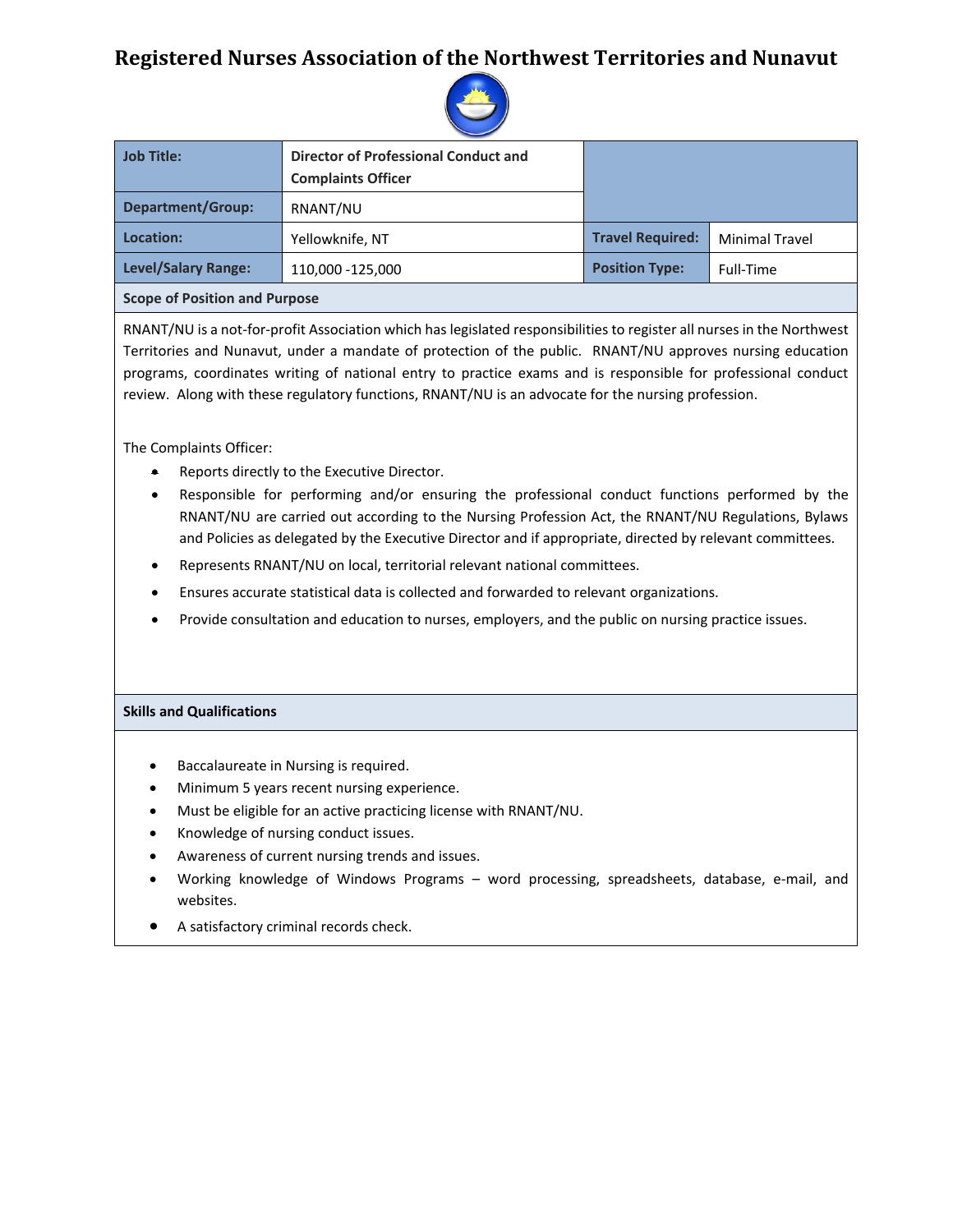# **Registered Nurses Association of the Northwest Territories and Nunavut**



#### **Duties/Responsibilities**

#### **Professional Conduct/Professional Conduct Committee:**

- Analyses trends and communicates relevant information to enable the Executive Director to make sound decisions and recommendations to the Board of Directors.
- Liaison with legal counsel to facilitate the professional conduct process.
- Verifies registration status of membership.
- Advises members, employers, and the public regarding the process of filing a complaint
- Maintains confidentiality of nursing conduct files.
- Identifies professional conduct issues for consideration by the Board of Directors and other standing or Ad- hoc committees
- Interprets professional conduct policies to educational institutions, nurses, employers and the public .
- Administers and revise professional conduct polices and Bylaws as need for approval by the Board of Directors
- Liaison with other nursing regulatory bodies, and national counterparts
- Ensures annual report is submitted to the Board of Directors
- Works collaboratively with members to brings complaints to resolution.

## **Statistical Reports**

Oversees coordinating and/or preparing regular updates/reports re:

- Monthly professional conduct statistics.
- Others as needed.

## **Professional Practice**

Provides consultation and education to nurses, employers, and the public:

- develop resources to support nurses and employers
- participate in provincial, national, and international initiatives related to nursing conduct issues
- responds to nursing practice and conduct concerns.

#### **Administrative Duties as assigned**

- Management of various projects related to meetings or operations of the RNANT/NU
- Has financial responsibilities acting as signing authority as per policy.
- Acts as Deputy Registrar if and when required.

## **Supervisor Responsibilities**

• In accordance with policy may be required to perform the duties of the Executive Director in an acting capacity.

| Signature Block                                  |  |
|--------------------------------------------------|--|
| I have read and understood this job description. |  |